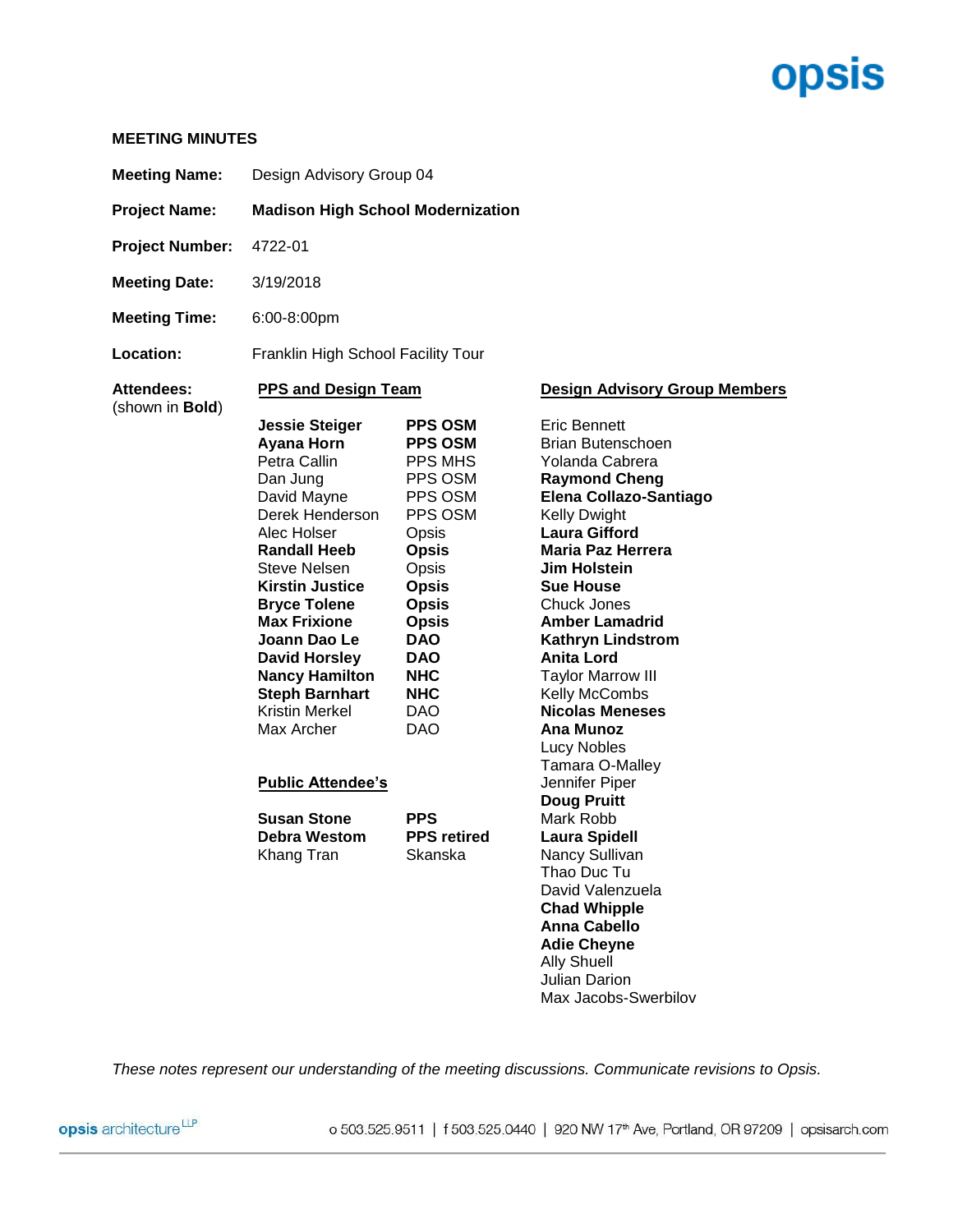#### **Item Discussion**

- 4.01 Welcome and Announcements
	- o A project schedule update was provided.
	- $\circ$  The Public Open House was scheduled for May 8th. This is after a staff meeting, and same night as PTA Meeting. DAG members should help make sure the community is invited to participate. Members should attend and help explain the progress. *Update: This meeting will be postponed to a later date*
	- $\circ$  The design team has led a considerable number of stakeholder engagement meetings to date and has many more meetings scheduled. Stakeholders include teachers, MHS administrators, District administrators, facilities and community partners.
	- o Fortis Construction was selected as the CM/GC (Construction Manager /General Contractor) for Madison High School. The selection was made based on Qualifications and interviews. Fortis will provide scheduling, constructability and cost support throughout the project. Fortis will also support field verification and testing this summer.
	- Blain Grover, senior project manager for Fortis, attended the DAG meeting and introduced himself and the firm. Opsis and Fortis have completed many projects together and will work with PPS to build an integrated team.

#### 4.02 DAG 3 Review

- $\circ$  Opsis recapped the optional tour of Roosevelt HS and the tour of Franklin HS conducted as DAG 3. Members were encouraged to take photographs and share their observations of design conditions considered either successful or contrary to Madison intent. See the DAG 4 Presentation for those comments. Themes included:
	- Prefer to see more student art
	- The music rooms supported student development
	- The SUN room was not sufficient to meet MHS needs
	- There is a need for a space that can hold up to 50 people
	- **FHS entry was bright and welcoming**
	- Maker Space need ample floor area to accommodate all uses and accessibility
	- Some leftover spaces from remodel were awkward and unsuitable for students
	- **EXECUTE: Student Store was well liked**
	- Size of the cafeteria at FHS seems small
	- Wood Panels bring in outdoors / nature
	- Adequate lockers should be provided
	- Much appreciation for branding, re-use of gym flooring, and name/branding
	- Avoid all white sterile walls
	- **EXEDENS** Islands on hallway windows were often drawn down, defeating the openness and transparency that was intended.
	- Support for extended learning areas, modern student directed space
	- New theater was well liked
- 4.03 Theater Analysis: Opsis recapped the analysis that shows replacement of the Auditorium with a Theater matching Ed Spec is the preferred direction for Madison. Factors include:
	- $\circ$  The ED Spec Theater is primarily intended to provide theatrical and music education
	- $\circ$  The teacher need visual connection to students, all circulation must be within the room
	- o Auditorium has too many seats and sight distances are extreme
	- o Typical audiences fit in the 500-seat theater with appropriate sight-lines
	- o Better accessibility and acoustics in smaller space
	- $\circ$  The large auditorium also has excessive circulation around the house including unsupervised space facing the park
	- $\circ$  The auditorium is in the center of the school and block circulation and a special connection to the entire school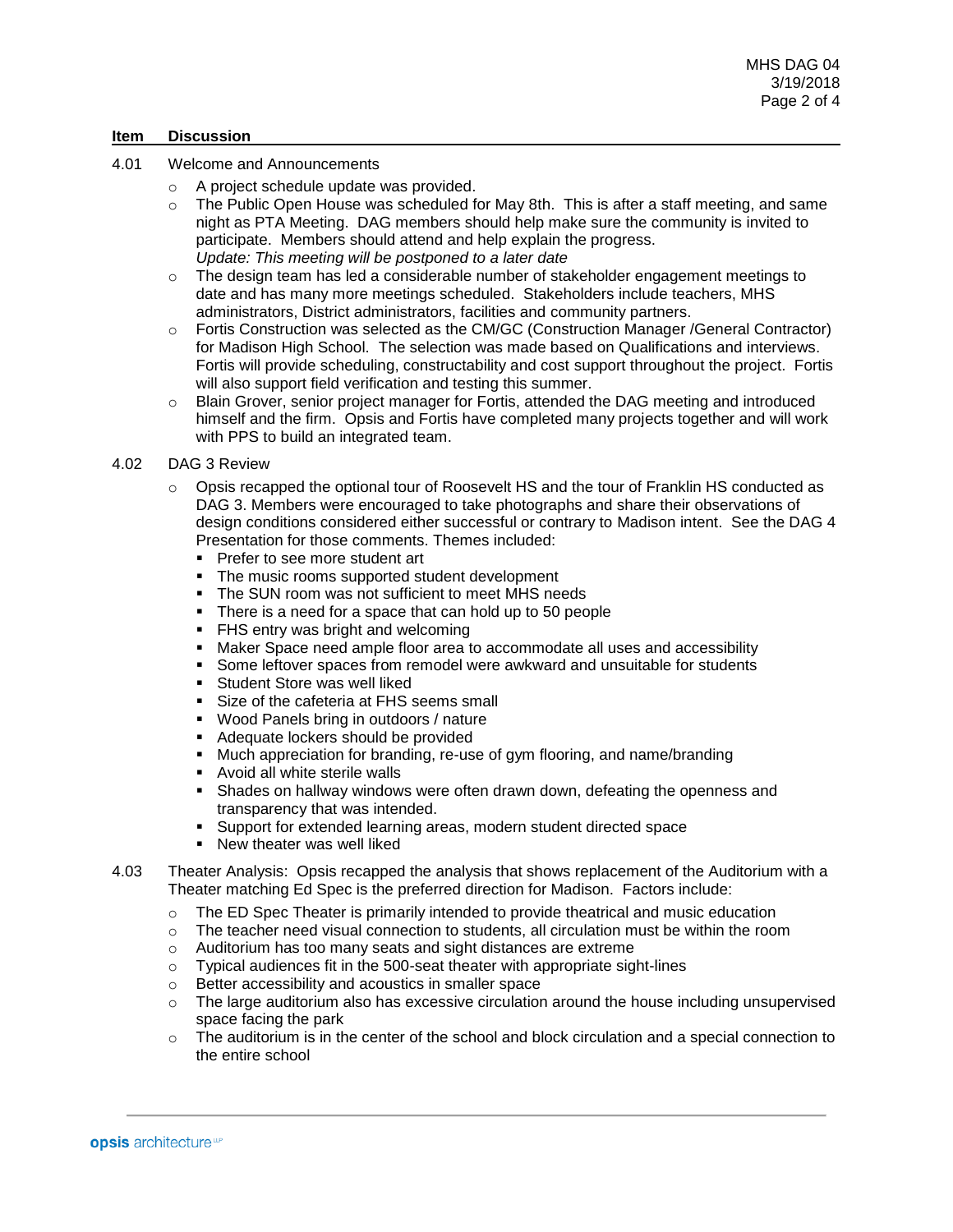- $\circ$  The arrival path to a new theater from the new commons improves on the circuitous path for the current auditorium
- $\circ$  The large and tall auditorium will be more costly to renovate and seismically upgrade than a new right-sized theater
- o The auditorium renovation carries a greater risk of unknown conditions
- $\circ$  The replacement layout properly aligns the theater, black box and scene shop in a most desirable configuration
- 4.04 Schematic Design Update: Opsis reviewed recent refinements to the building design including:
	- o Performing Arts Wing
	- o Crossroads
	- o Auxiliary Gymnasium
	- o Locker rooms
	- o Future Expansion areas
	- o Opsis presented a 3D flythrough of the current design model
- 4.05 Site Plan: Mayer Reed reviewed recent refinements to the site design including:
	- o Reviewed entries, parking and service areas
	- o Review improvements to the stadium and fields
- 4.06 Group Activity Exterior Spaces: Mayer Reed led breakout groups to get input on the character of exterior spaces and program needs.
	- o General
		- Celebrate multiculturalism and school pride
		- Use color
		- **·** Universal accessibility
		- Low maintenance
		- Microclimates
		- Address safety and security
		- Coordinate doorway locations with circulation needs/desires
	- $\circ$  Entry from 82<sup>nd</sup> Ave
		- School ID: school pride, multiculturalism, identity pieces
		- Wayfinding:
			- Progression to main entry
			- Pedestrian connections: bus stops, sidewalk, front park parking lot, etc.
			- To Auditorium entry: procession, lighting
		- Vehicular circulation clear and fluid
		- Safety of all modes of travel
		- Bike parking: covered, secured (fenced)
		- Roses need to be saved and transplanted into the new design.
		- Concern about limited quantity of parking and drop-off.
	- o East Courtyard
		- Zen garden? mindfulness
		- Use stormwater to animate the space
		- Opportunity for habitat?
		- Acoustics and microclimates
		- Use Spaces:
			- South edge should be buffered (administration) from the Commons visual, physical
			- Maybe some seating, but minimally, small groups
			- Concern about people using the space feeling like they are in a "fish bowl".
	- o West Courtyard
		- **EXEC** Large enough for several trees
		- Acoustics and microclimates
		- Use stormwater visibly